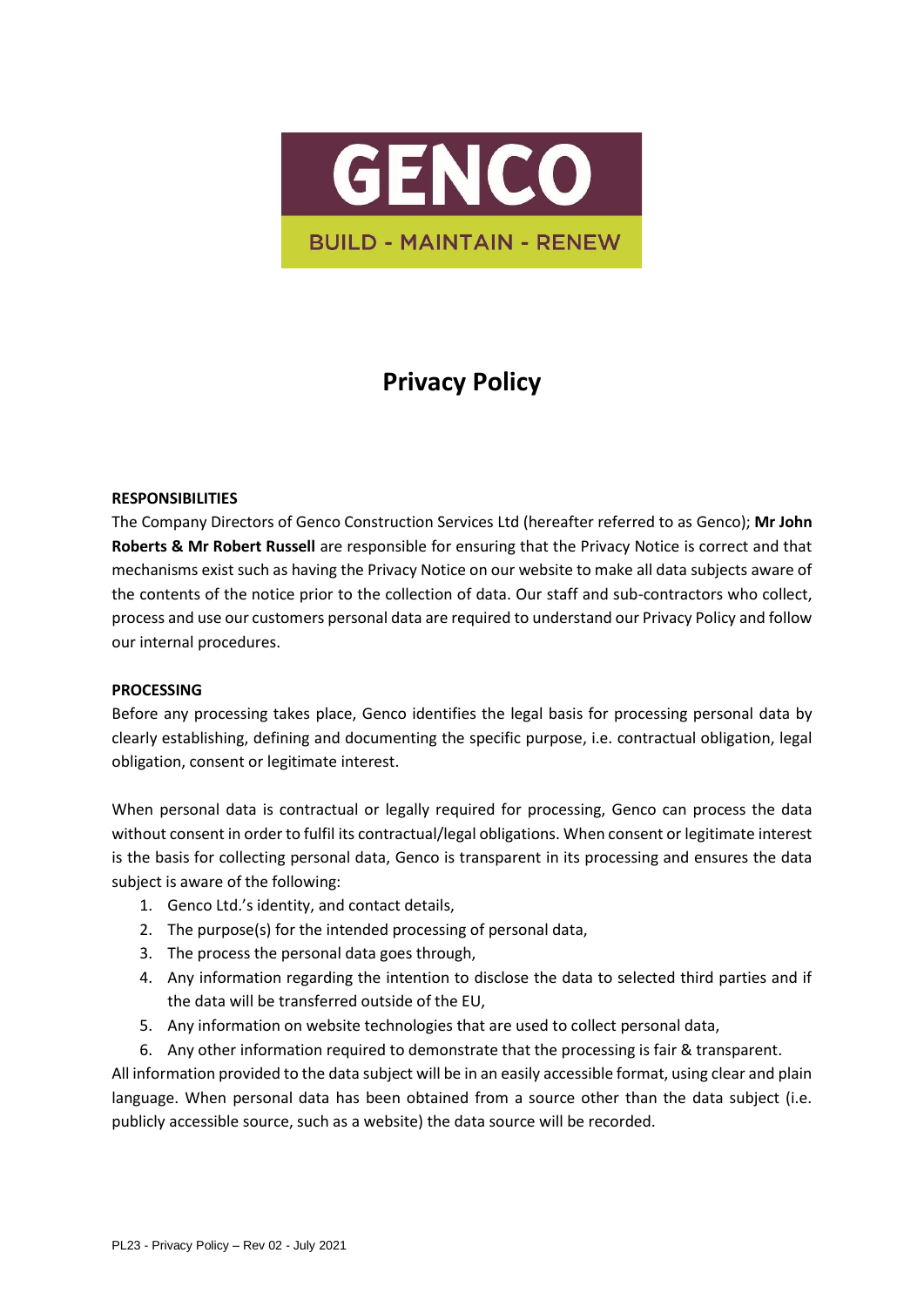#### **DOCUMENT OWNER & APPROVAL**

Genco are the owners of this document and are responsible for ensuring that this policy document is reviewed in line with the requirements of the EU's GDPR.

John Roberts Director Dated: July 2021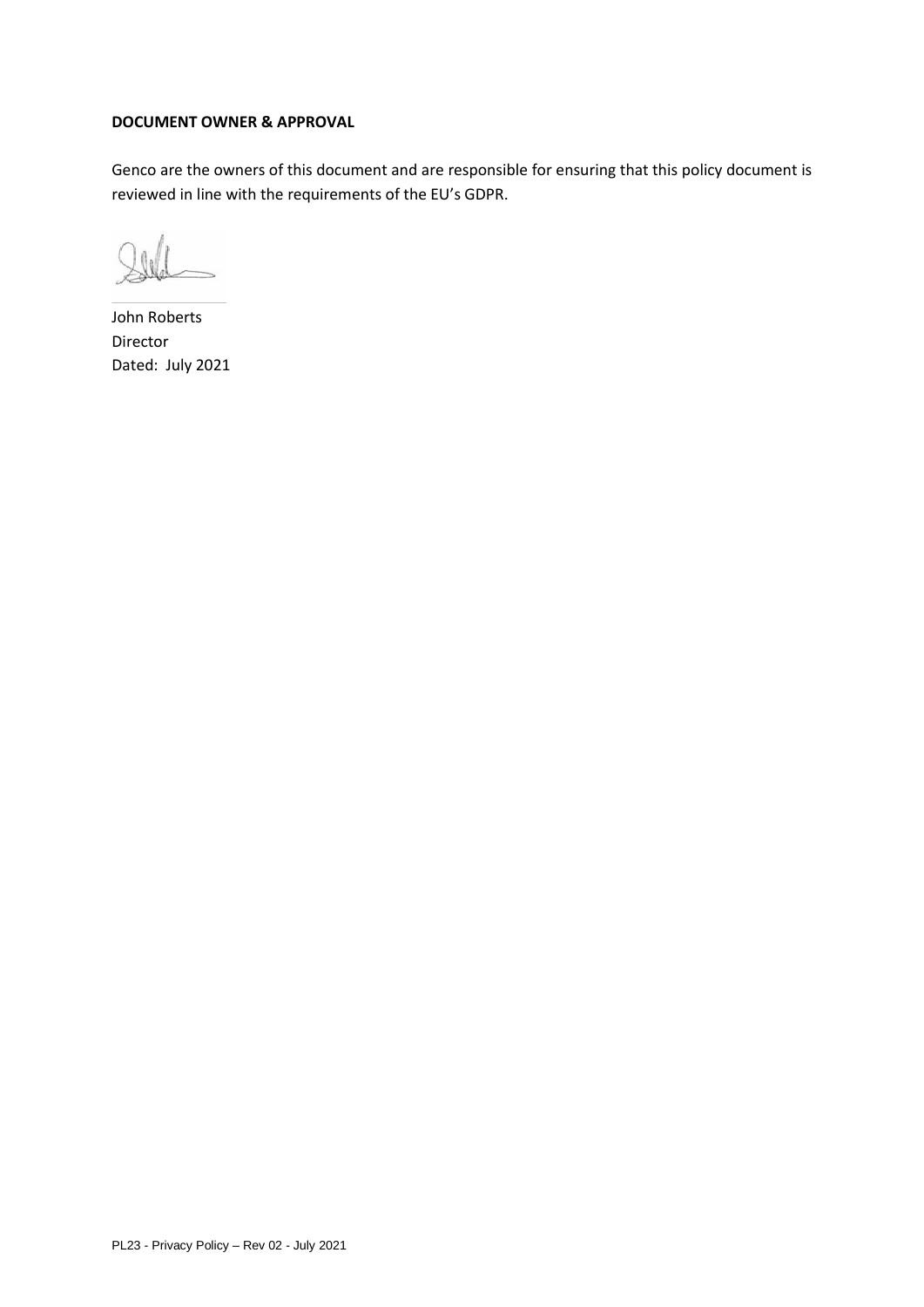## **Privacy Notice**

**This privacy notice explains what to expect from Genco when you contact us or use our services. This notice will explain how we collect, use and protect your personal data, and what rights you have with regards to your personal data and how you can exercise those rights.** 

## **Who We Are?**

We are Genco Construction Services and for the purpose of this document we are also known as 'the data controller', (as identified with GDPR legislation) meaning that we determine what data is collected, how the data is used and how the data is protected. Our registered address is:

## **Unit 13, Orchard Industrial Estate, Christen Way, Maidstone, Kent, ME15 9YE**

The Company Directors of Genco Construction Services: **Mr John Roberts & Mr Robert Russell** are responsible for ensuring that the privacy notice is correct, and that the privacy notice is displayed on our website so that you are aware of the contents of this notice prior to the collection of your personal data. All our staff that are tasked with collecting and processing personal data are required to understand our Privacy Policy and follow our internal procedures.

If you have questions about how we process your personal data, or you would like to exercise your data rights, **please contact enquiries@gencocs.co.uk or call 01622 623000.**

#### **Why we collect your personal data**

The personal data we process is provided directly by you for one of the following reasons;

- 1. You are a **customer** who has requested our services,
- 2. You are a **contractor/individual** who provides us with a service,
- 3. You are a **supplier** who wishes to sell your products/services to us,
- 4. You **subscribe** to our e-newsletter
- 5. You either **work for us or** have **applied for a job** / **work experience** placement with us.

#### **How we use your personal data**

We will use your personal data in the following ways;

- 1. If you are a **customer** requiring our services, we will use your personal data to correspond with you reference the provision of our services and regarding necessary payment(s),
- 2. You are a **contractor/individual** who provides us with a service, we will use your personal data to correspond with you reference the provision of your services and regarding payment(s).
- 3. If you are a **supplier**, we will use your personal data to make purchases from you and regarding necessary payments / receipts,
- 4. If you **subscribe** to our e-newsletter, you have given us consent to contact you reference news, general announcements, surveys, events and special offers (please note, that once you have opted into this service you can opt out at any time).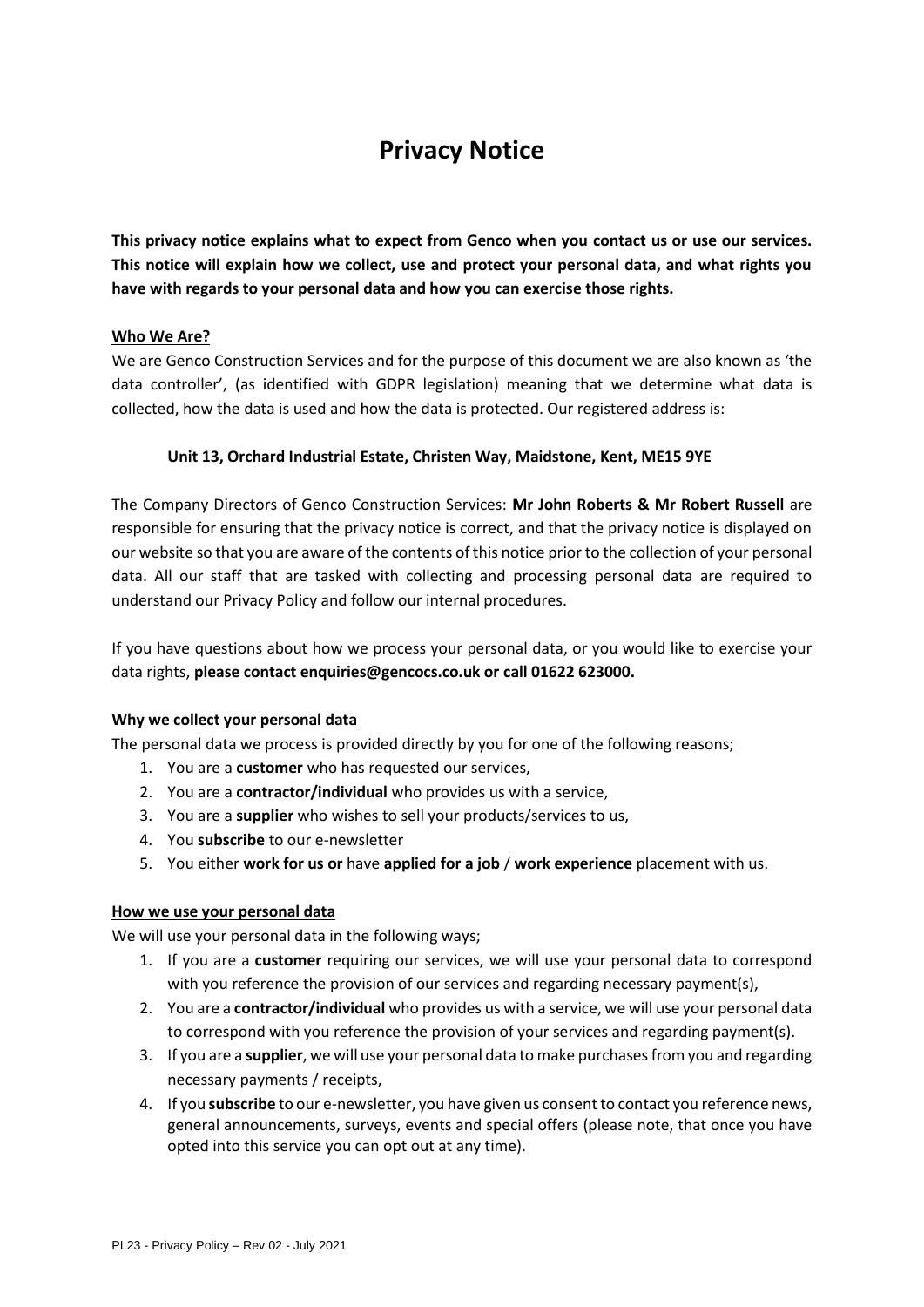**5.** If you **work for us** or have **applied for a job** / **work experience** placement with us, we will use your personal data to liaise with you about the position, ensure your safety whilst at work, and for the purpose of payment (as required).

## **How we will keep your personal data safe**

The security of your personal data is very important to us and we are committed to ensuring that your data is as secure as possible. In order to prevent unauthorised access or disclosure, we have put in place appropriate physical, electronic and managerial procedures to safeguard and secure the information we collect.

## **Who we will disclose your personal data with?**

We will securely disclose your personal data in the following situations;

- 1. If you are a **customer,** who has requested our services, your personal data will be used by our office staff and engineers to provide the product or service and on occasion, your personal data will be passed to a trusted and vetted sub-contractor to provide the product / service on our behalf.
- 2. You are a **contractor/individual** who provides us with a service, your personal data will be used by our relevant office staff and engineers to liaise with you regarding the receipt of your services.
- 3. If you are a **supplier**, your personal data will be used solely for the purpose of payment and will be disclosed to our accountant at appropriate times during the financial year.
- 4. If you **subscribe** to our e-newsletter, we will retain your data for the period of your subscription and for no longer.
- 5. If you have **worked for us,** your personal data will be used for the purpose of remuneration of your services and in the event of a workplace accident. We will disclose your personal data with our accountants, our CIS Payroll subcontractor, the HMRC and the Health & Safety Executive as appropriate.

Please note that we will **NEVER** give away or sell your personal data to third parties.

#### **How long we will retain your personal data**

The length of time we retain your personal data depends on the reason for processing and storing it.

- 1. If you are a **customer** who has requested our services, we will retain your data for a period of 7yrs following the point of purchase.
- 2. If you are a **contractor/individual** who provides us with a service, we will retain your data for a period of 7yrs following the last payment made.
- 3. If you are a **supplier**, we will retain your data for a period of 6yrs in the event of future purchases, or to follow up on a product warranty.
- 4. If you are **working or have worked for us**, we will retain your data for the duration of your term of employment and up to 1year post your departure. After 1yr the following information will be retained for 7yrs, your contract, number of sick days and payroll. If you have **applied for a job** or been on a **work experience** placement with us, we will retain your data for a period of 3 months after which we will only retain your data, for the purpose of offering you a future position, with your explicit consent.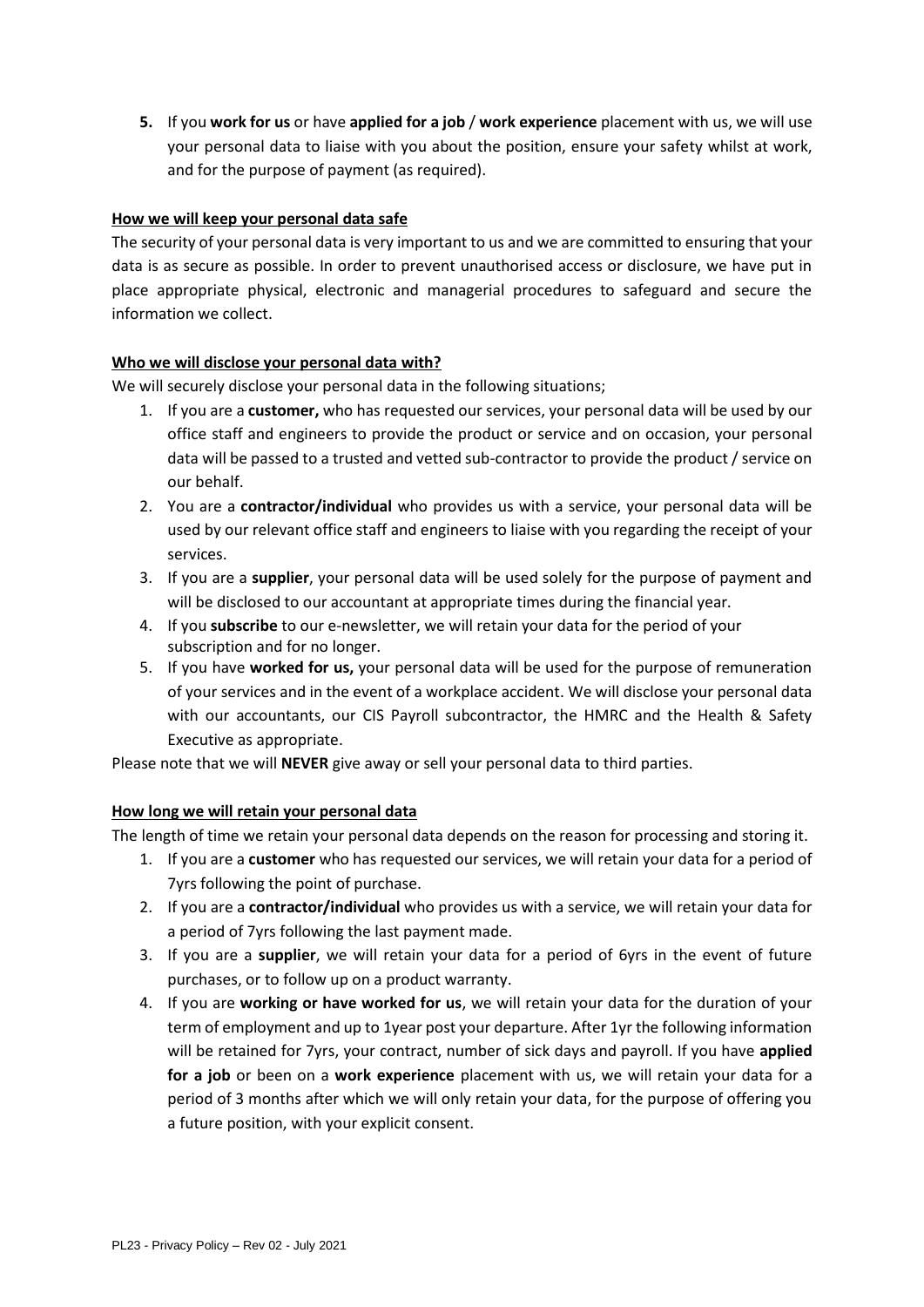## **Want to know how you can access, rectify or erase your data**

As the 'data subject', you have rights about the personal data we hold. The rights available to you depend upon our reason for processing your personal data.

- 1. **Right to be informed:** You have the right to informed what data we hold about you and how we process and store that data. This should be done in a transparent manner.
- 2. **Right of access:** You have the right to ask us for copies of your personal information. This right always applies. There are some exemptions, which means you may not always receive all the information we process.
- 3. **Right to rectification:** You have the right to ask us to rectify information you think is inaccurate. You also have the right to ask us to complete information you think is incomplete. This right always applies.
- 4. **Right to erasure:** You have the right to ask us to erase your personal information in certain circumstances.
- 5. **Right to restriction of processing:** You have the right to ask us to restrict the processing of your information in certain circumstances.
- 6. **Right to object to processing:** You have the right to object to processing of your personal data unless the processing forms part of our public tasks or is in our legitimate interests.
- 7. **Right to data portability:** This only applies to information you have given us. You have the right to ask that we transfer the information you gave us from one organisation to another or give it to you. The right only applies if we are processing information based on your consent or under, or in talks about entering into a contract and the processing is automated.
- 8. **Rights regarding automated decision-making including profiling:** You have the right to be informed if your data is subject to automotive individual decision-making and or the automated processing of data.

#### **How to exercise your rights or make a complaint**

If you have questions about how we process your personal data, or you would like to exercise your data subject rights, **please contact enquiries@gencocs.co.uk or call 01622 623000 and we will aim to respond within 14 days. You will not be required to pay any charge unless an administration fee is charged by a third party in which case this will be passed onto you.** 

#### **What else you need to know**

Our website contains links to other sites that are not owned or controlled by Genco. Please be aware that we, Genco are not responsible for the privacy practices of such other sites. We encourage you to be aware when you leave our site and to read the privacy statements of each website that collects personally identifiable information.

**Changes to this Notice:** Genco reserves the right to amend and update the Privacy Notice periodically and will notify those people who have given consent or are under contract of these changes.

#### **Complaints**

If you want to complain about our use of personal data, please send this complaint to us in writing addressed to the Data Protection Officer.